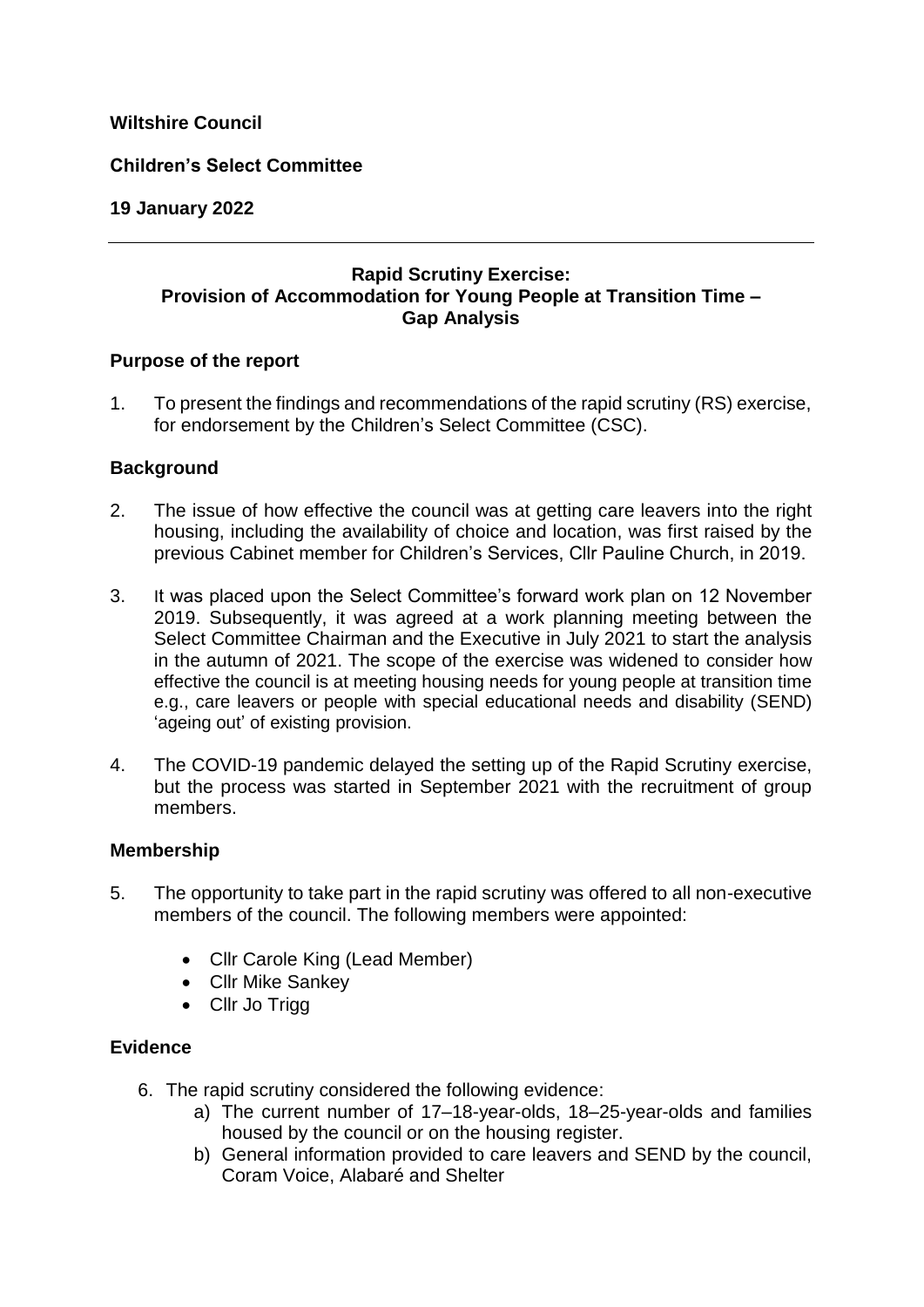c) *Analytical report: consultation on unregulated provision for children in care and care leavers* (Department for Education 2021)

# **Aim of the meeting**

- 7. The rapid scrutiny exercise undertook a gap analysis of the accommodation available to young people at the time of transition.
- 8. The exercise will inform a decision by Children's Select Committee regarding a longer-term task group to consider how effective the council is at meeting housing needs for young people at transition time (e.g., vulnerable families, care leavers or SEND "aging out" of existing provision).

### **Witnesses**

- 9. The Rapid Scrutiny group would like to thank the Cabinet members and the following officers for attending the meeting on 27 October 2021, providing information, and answering questions:
	- Cllr Laura Mayes (Deputy Leader and Cabinet Member for Children's Services, Education and Skills).
	- Cllr Jane Davies (Cabinet Member for Adult Social Care, SEND and Transition and Inclusion)
	- Cllr Suzanne Wickham (Portfolio holder SEND).
	- Michele Llewellyn (Service Manager Children in Care & Placement).
	- Iona Payne (Head of Children in Care and Young People in Care)
	- Jen Salter (Head of Service Support & Safeguarding).
	- Nicole Smith (Head of Housing Operations).

### **Summary of deliberations**

- 10.The Cabinet member gave some context to the development of the Rapid Scrutiny exercise. Clarifying that the original issue - *how effective the council was at getting care leavers in the right housing (including availability of choice and location)* – had been raised by Cllr Church when she was Executive member with that responsibility. However, having spoken with officers Cllr Mayes is reassured that there is currently no significant issue with these transitions.
- 11.There is little specific data about unmet housing needs for young people at transitions time. The housing needs for young people in general were presented. There are currently (October 2021) no 16–17-year-olds in bed and breakfast or hotel type accommodation though three 16–17-year-olds are in supported housing. Currently six young people are being worked with to prevent homelessness. There are a total of 24 people, 18 years or under, registered on Homes4wiltshire, two of whom are working with the homeless team, but both are 18 years of age. During 2020/21, 57 16–17-year-olds were identified as homeless or threatened with homelessness, but none were formally accepted as homeless, and all were prevented from becoming homeless or had their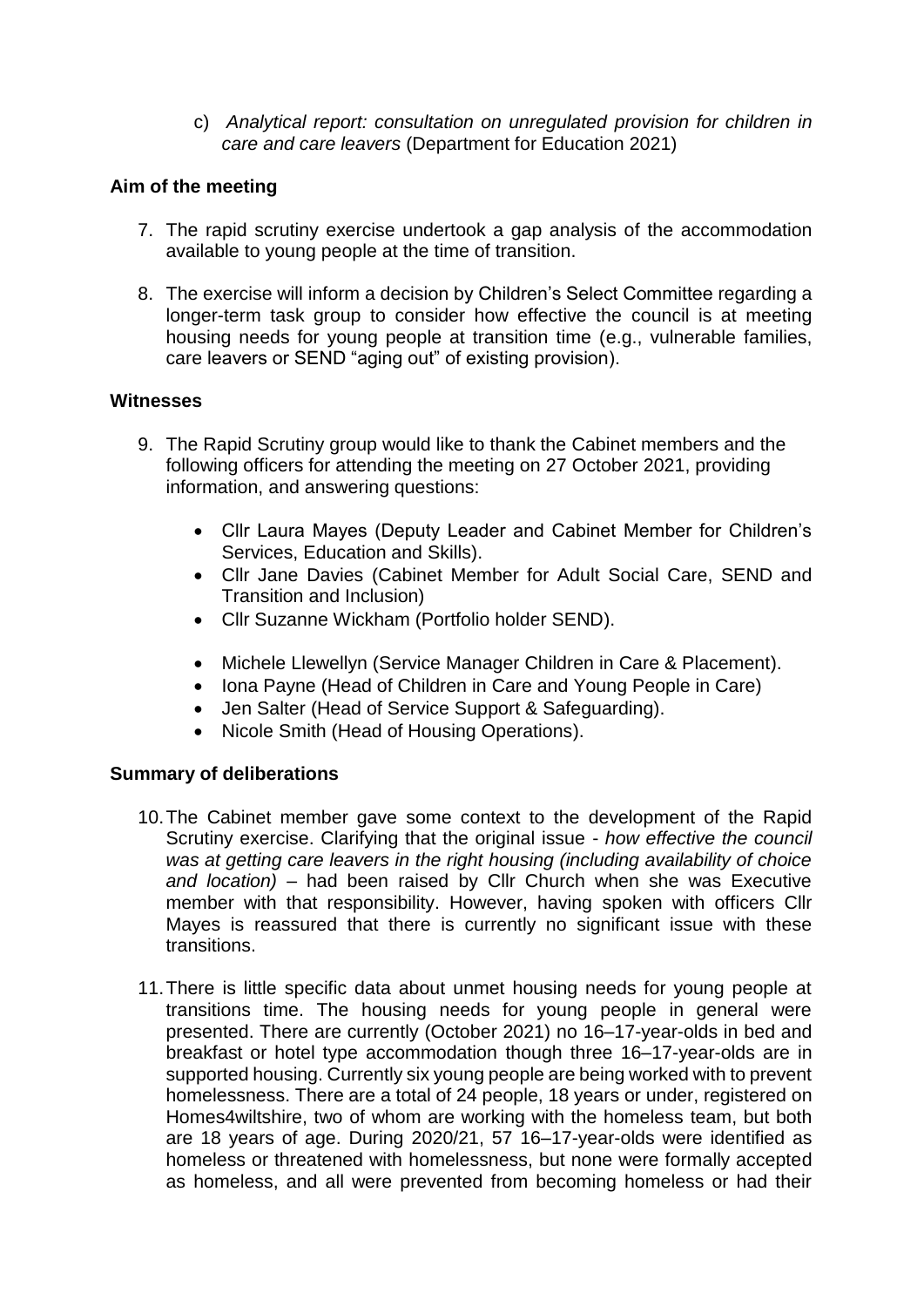accommodation secured. As some care leavers join the housing register before they are ready to transition, this skews the data, but there are currently 32 care leavers on the housing register.

- 12.A Placement Panel meets monthly to consider care leaver transitions, looking at upward of twenty cases each time. Care leavers have the highest priority for social housing. However, the council is also focusing upon ensuring young people have the skills needed to live independently and effectively manage a tenancy, so a new training package has been developed to support care leavers in being able to manage a tenancy.
- 13.There are no figures available as to which types of accommodation care leavers access. As choice and location are considered on an individual basis there are no figures for accommodation available in total to young people in transition. There is however a more general housing crisis, nationally as well as in Wiltshire, which does have an impact as supply does not meet current housing demands.
- 14.Care leavers will in the main be offered social housing or private rented housing. Supported accommodation is available for those who might benefit from or need additional support. Supported accommodation is not suitable for everyone and is time limited so vacancies do become available as clients successfully move on into independent living. Some care leavers may choose to settle outside of the county or to go into private accommodation but will still be supported to make the transition and maintain their independence.
- 15.All care leavers (16-21 years old) have a personal advisor, who has built up a relationship with the care leaver. They work with the young person from an early stage to get them ready for transition. Once the care leaver has transitioned the personal advisor will continue to visit them in their accommodation every eight weeks. Any concerns about the suitability of accommodation can be raised with the advisor. Though caseloads for officers are high, the focus is to ensure that the transition to more independent living succeeds. If an alternative move is needed, then support is put in place to make it happen.
- 16.There is a range of accommodation and support available through commissioned services e.g., for those with complex and high support needs (Key2 Futures) and Shared Lives. The number of young people staying with their foster carers is also increasing. This will be by the mutual agreement of the young person and the foster carer. The council never blocks these arrangements, but every foster carer entering such arrangements needs to be replaced.
- 17.In terms of SEND there is always a need for more types of accommodation to support transition, in particular half-way houses. This is an issue often raised by Wiltshire Parent Carer Council.
- 18.A panel looks at SEND transition for individuals, matching the accommodation and support needs.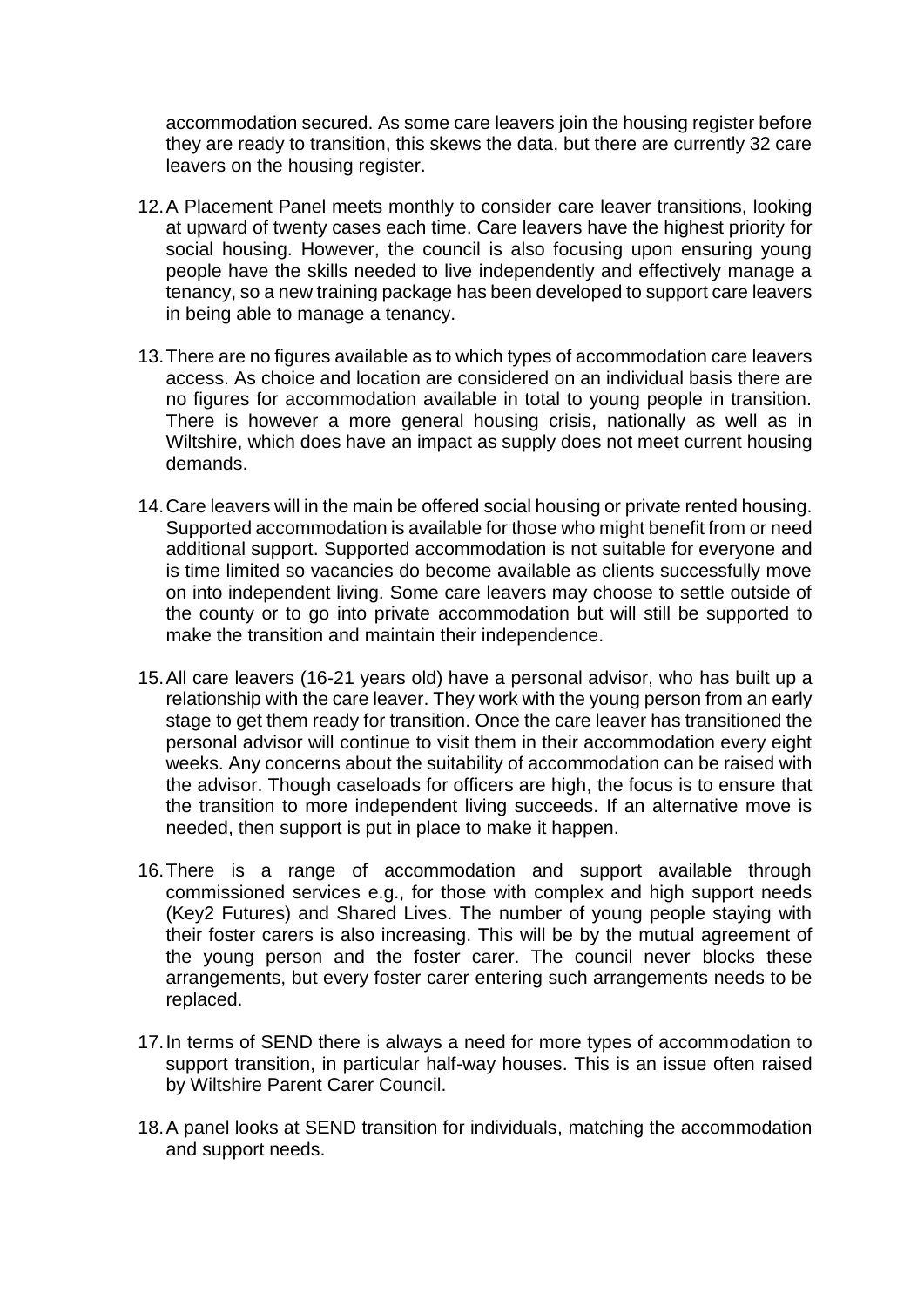- 19.To look at the provision of suitable housing for young people with SEND needs and carers the council is developing an accommodation strategy. This will look at the needs of people with physical and learning disabilities as well as autism. The council's ambition is to offer more choice and address the requirements of individuals with SEND needs. Finding suitable accommodation depends upon the individual's needs. There are gaps but this is improving, and actions, like the accommodation strategy, are being taken to address the issues.
- 20.Families on the housing list are vulnerable and this has been monitored closely during the pandemic. Some 89 families are currently (October 2021) in temporary accommodation, none of which are in hotels or bed and breakfast.
- 21.The wider national housing crisis was touched upon in the discussions, principally in respect of the housing register where there are approximately 4,500 people in need of accommodation. There are also around 900 empty homes in Wiltshire. Though outside of the scope of this exercise the group highlighted the issue of empty homes with the Head of Housing Operations and felt that actively bringing empty homes back into use warranted consideration given the demand.

### **Conclusion**

- 22.There is a general housing crisis both in Wiltshire and nationally due to a lack of affordable accommodation, suitable or otherwise, in the county.
- 23.The panel welcomes the council's ambition to provide young people with choice, the right support, and the most suitable accommodation. An individualised approach to accommodation does mean that analysing this issue is challenging – statistics identifying gaps or needs are not available.
- 24.However, the council does have structures in place to address care leavers needs as they transition into more independent living. Though caseloads are high, care leavers are supported during and after transition and there is an emerging focus upon helping young people to become ready for independence and supporting them during and after transition.
- 25.There is a recognition however of a need for a greater number and more varied accommodation for young people with SEND needs. An accommodation strategy is in development to assess and address young people's accommodation needs.
- 26.The group does not consider that any further action should be taken at this time. It does recommend that the Children's Select Committee continue to monitor developments in this area.

### **Recommendations**

**Based on the evidence it received, the rapid scrutiny exercise recommends that:**